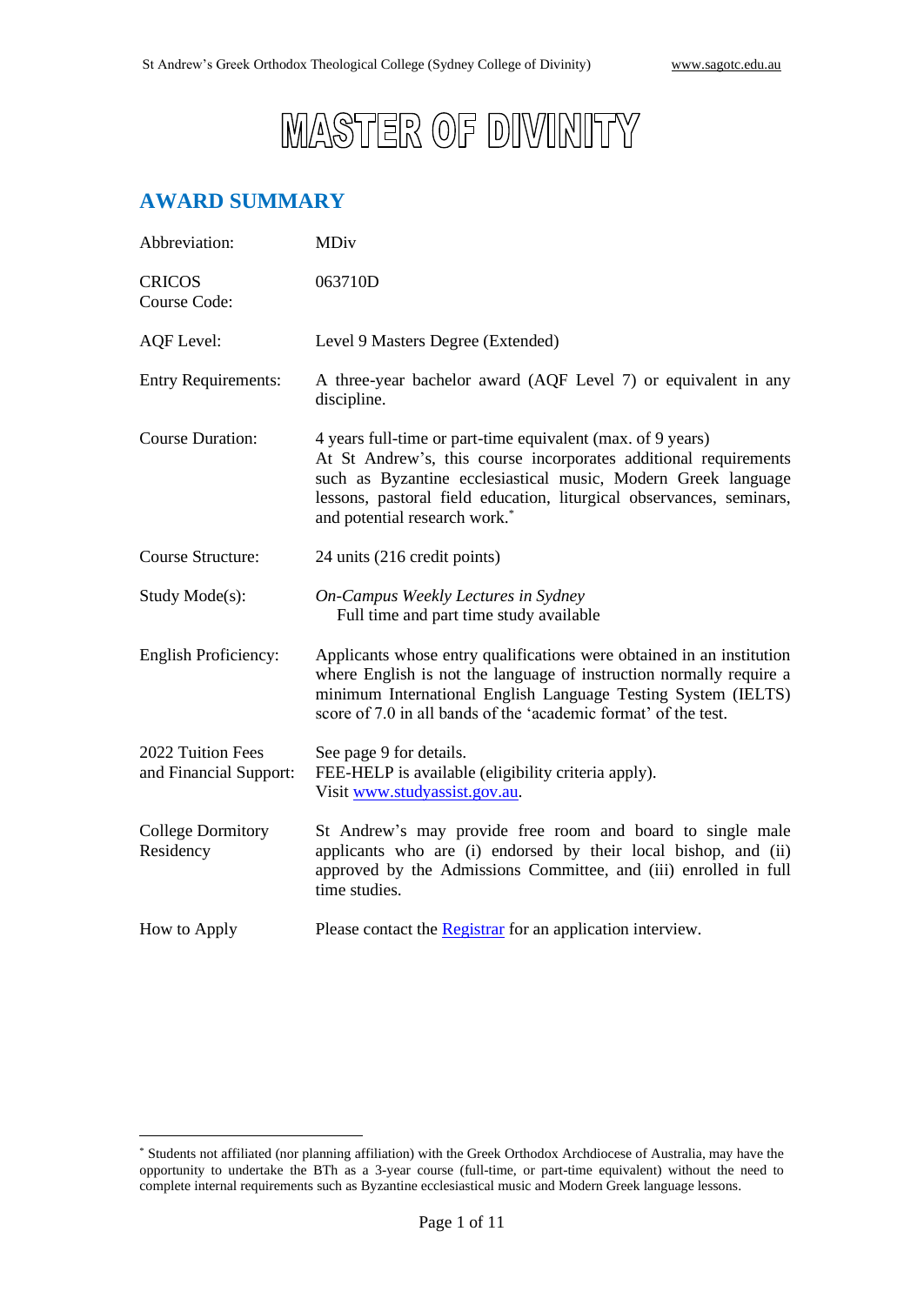#### **OVERVIEW**

The Master of Divinity is designed for those who hold a tertiary qualification in a nontheological discipline and who seek a comprehensive education in theology comparable in breadth and depth to the Bachelor of Theology, including a deeper biblical and theological understanding, spiritual formation, and cultural literacy that will prepare them for ordained or other professional ministries in church, para-church or non-profit organisations, and other similar vocational settings.

The Master of Divinity also serves as a means of training men for ordination within the Church. However, at all times, applicants striving to discern a priestly vocation are advised that completion of their studies does not constitute a guarantee of ordination in the Orthodox Church. Among other things, applicants considering ordination should keep in mind that the years of education and training at St Andrew's serve as a period of discernment, and that ordination itself is regulated by the canon law of the Eastern Orthodox Church. Application of the relevant canons as well as the establishment and application of any other requirements relating to ordination lies exclusively with the competent ecclesiastical authority. Applicants who have questions concerning their eligibility for ordination should consult with their appropriate ecclesiastical authority. They may also seek general advice and basic information from the Registrar.

Part-time study is available, although priority of placement is given to prospective full-time students during the admissions process.

#### **RATIONALE**

The program at St Andrew's has simultaneously an academic, spiritual and practical nature in order to impart to students a thorough knowledge, skills and *phronema* (mentality or attitude) in Orthodox theology and spirituality for multifarious *diakonia* (ministry) in an Australian context.

Given the distinctive theological ethos and character of Eastern Christianity, the aim of the College's educational program is to integrate spirituality, faith and academic excellence. Consequently, St Andrew's is not a secular institution. The mind, the heart and the soul are to be nurtured: "You shall love the Lord your God with all your heart, and with all your soul, and with all your strength, and with all your mind; and your neighbour as yourself" (Luke 10:27). At St Andrew's, the lecture room, the library and the study (the places of learning), and the chapel (the place of worship), are all of equal significance. All scholarly endeavours are ultimately a reflection upon the glory and truth of the Holy Trinity and divine revelation. This sacred meditation upon God's Word is to be pursued by both faculty and students within the various theological disciplines within the lecture room with the certainty of academic freedom and dignity.

In the spirit of Orthodox Christianity, educational growth is inseparably bound to the values, spirit and experience of the faith. As such, St Andrew's is concerned with the spiritual and moral development of the students. The theologian is the one who struggles not only to gain a deep understanding of the faith but also lives this faith with all its powers and practical applications.

St Andrew's aspires to promote a student's potential towards excellence. The College is concerned with the advancement of Eastern Orthodox Christian thought and life. Through research, publications and ecumenical encounters, it seeks to provide sound theological reflection on vital issues facing the Church. It has always envisioned itself to be a place and source of renewal and continuing education for those already engaged in ministry. It is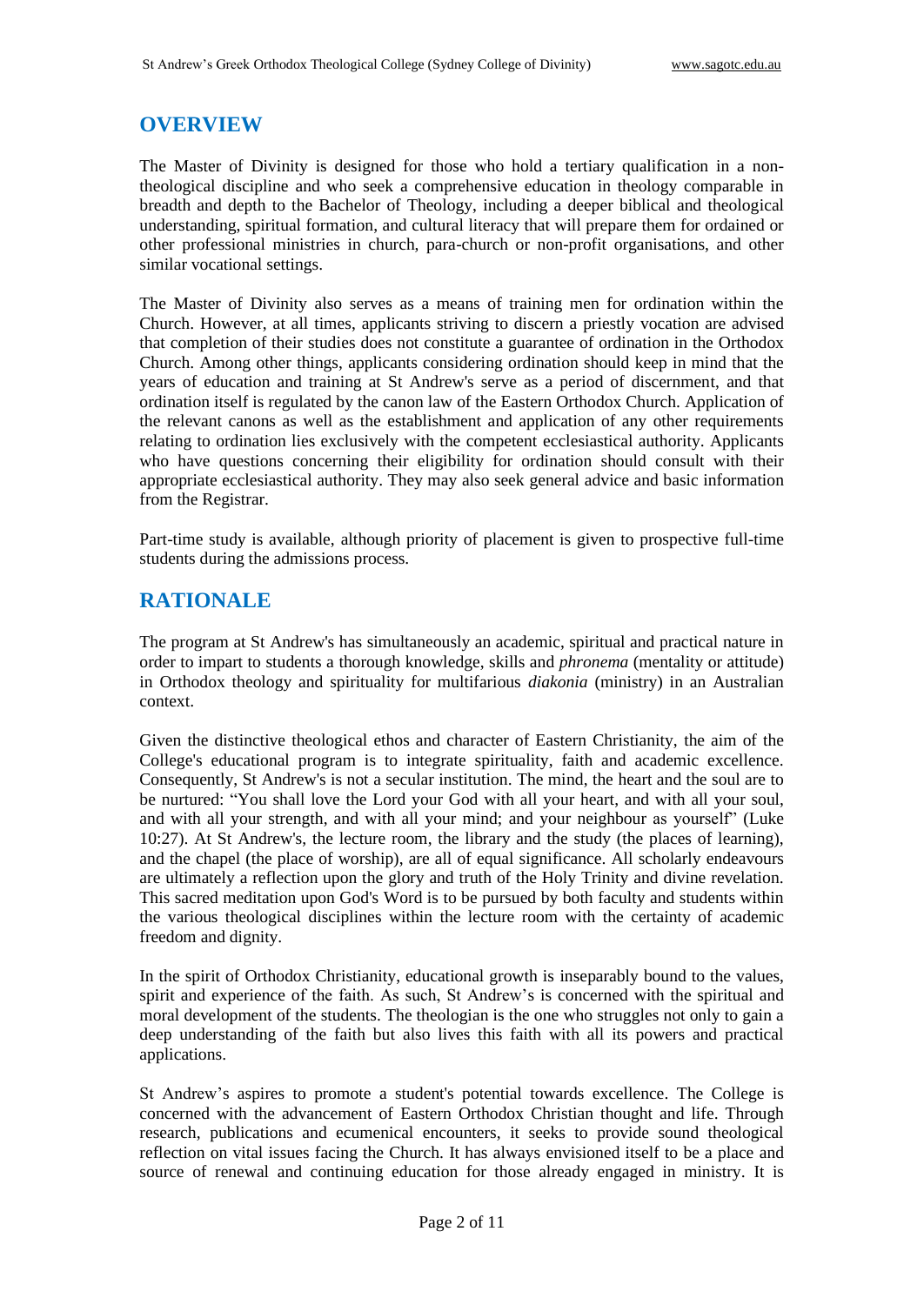dedicated to the task of helping those aspiring to fulfil their calling in various ministries in the midst of the complexities and responsibilities of this post-modern era. Furthermore, given our own sceptical and secular age, which has attempted to demythologise and trivialise the most fundamental elements of the faith, one aspect of the College's academic thrust is to demonstrate the historical certainty upon which the Church's faith is grounded. In this particular endeavour, St Andrew's does not hesitate to employ contemporary historical and analytical forms of inquiry.

## **NATURE OF THE PROGRAM**

The primary aim of St Andrew's is to train and educate priests, theologians and theologically literate volunteers and co-workers for Greek Orthodox Parishes and Communities throughout Australia, as well as to train and educate those who serve, or will serve, within the Greek Orthodox Archdiocese of Australia, and, more broadly, within the jurisdictions of local canonical hierarchs who belong to the Episcopal Assembly of Canonical Orthodox Bishops of Oceania.

It should be noted that an emphasis on the discipline of 'Theology' is due to the significance which Orthodoxy places upon the Church Fathers and their understanding of Holy Scripture. As an essential and universal dimension of Orthodox theological endeavour, Patristic Theology constitutes an additional field in the discipline of 'Theology', owing to its interrelationship and interaction with Systematic Theology. In this offering, St Andrew's becomes distinctive among member institutions of the SCD.

The program at St Andrew's includes both academic and practical components in order to give students a thorough training in Eastern Orthodox theology and the skills needed for a contemporary pastoral ministry in Australia. In addition, St Andrew's is intended to be a centre of ecumenical scholarship and interaction.

## **COURSE OUTCOMES**

Graduates will have specialised knowledge and skills for research, and/or professional practice and/or further learning and the ability to apply such knowledge and skills in a theologically-related area.

#### *Knowledge*

Graduates will have:

- an integrated understanding of an advanced body of knowledge in some theologicallyrelated disciplines or areas of practice, including the extended understanding of recent developments in theology and/or theological practice.
- understanding research principles and methods applicable to these theological disciplines and their practice.

#### *Skills*

Graduates will have expert cognitive and technical skills in a theologically-related body of knowledge, so that they are able independently to:

- analyse critically, reflect on and synthesise complex information, problems, concepts, and theories associated with a theologically-related body of knowledge.
- research and apply established theories to a theologically-related body of knowledge or practice.
- interpret and transmit knowledge, skills, and ideas through coherent and sustained argument to specialist and non-specialist audiences in relation to a theologically-related body of knowledge.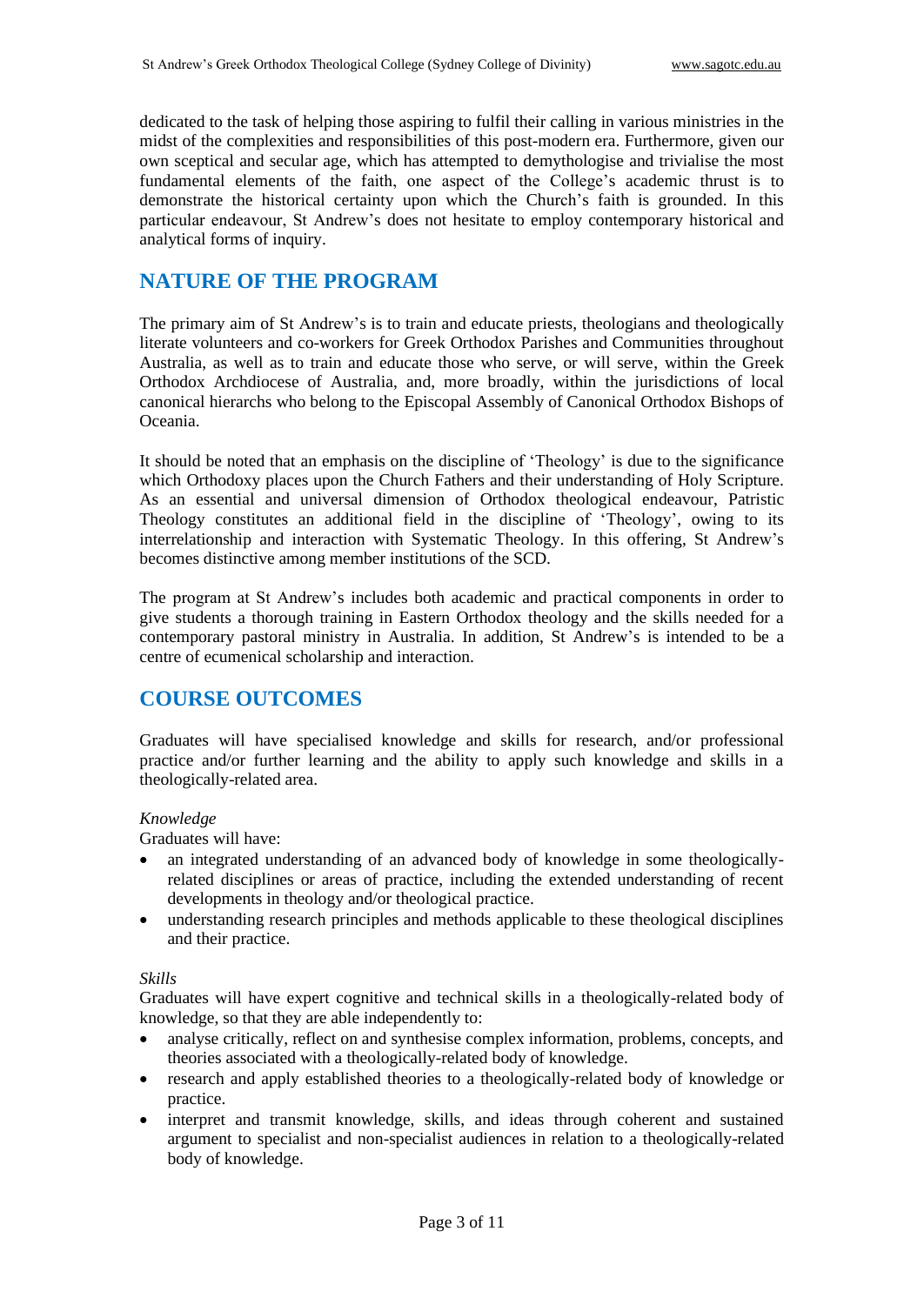#### *Applications of Knowledge and Skills*

Graduates will have the ability to:

- apply knowledge and skills in a way that demonstrates autonomy, expert judgment, adaptability, and accountability as a practitioner and/or learner in relation to the interdependent building up of the church and good of the wider community.
- plan and execute a research-based project, and/or piece of scholarship in an area of theology.

### **ADMISSION TO CANDIDATURE**

- 1. An applicant for admission to candidature for the Master of Divinity will:
	- (a) have completed an AQF Level 7 bachelor award from an accredited Australian tertiary institution; or
	- (b) hold, from a university or other tertiary institution, qualifications approved by the Student Support and Administration Committee as equivalent to the requirements set out in the paragraph above; or
	- (c) hold an SCD Graduate Diploma of Arts or Graduate Diploma of Theological Studies; to receive the award the student is required to complete a further 144 credit points (16 units), and surrender the Graduate Diploma upon graduation; or
	- (d) hold an SCD Master of Arts (72 / 108 credit points) or Master of Theological Studies (72 credit points); to receive the award the student is required to complete a further 108 or 144 credit points accordingly, and surrender the MA or MThSt upon graduation.
- 2. Notwithstanding the provisions of this regulation, the Student Support and Administration Committee of the Sydney College of Divinity may require an applicant to demonstrate fitness for admission as a candidate for this degree by carrying out such work and/or sitting for such examinations as the Student Support and Administration Committee may determine.
- 3. In exceptional cases, an applicant may be admitted as a candidate for a Master of Divinity, if the applicant submits evidence of other academic and professional attainments to the Student Support and Administration Committee.
- 4. A Candidate for the award will be designated as full-time or part-time. A student is designated as a full-time if enrolled in 27 credit points or more in a semester or part-time if enrolled in less than 27 credit points per semester.
- 5. No candidate for the award may be concurrently enrolled in any other undergraduate or postgraduate course within the Sydney College of Divinity or any other tertiary institution, unless approval has been granted by the Academic Board of the Sydney College of Divinity.
- 6. Applicants whose entry qualifications were obtained in an institution where English is not the language of instruction will normally be required to demonstrate competency in English by an IELTS Academic (or equivalent) result of 7.0 in all bands of the test.
- 7. Application for admission to the Master of Divinity program is made to the Registrar of St Andrew's.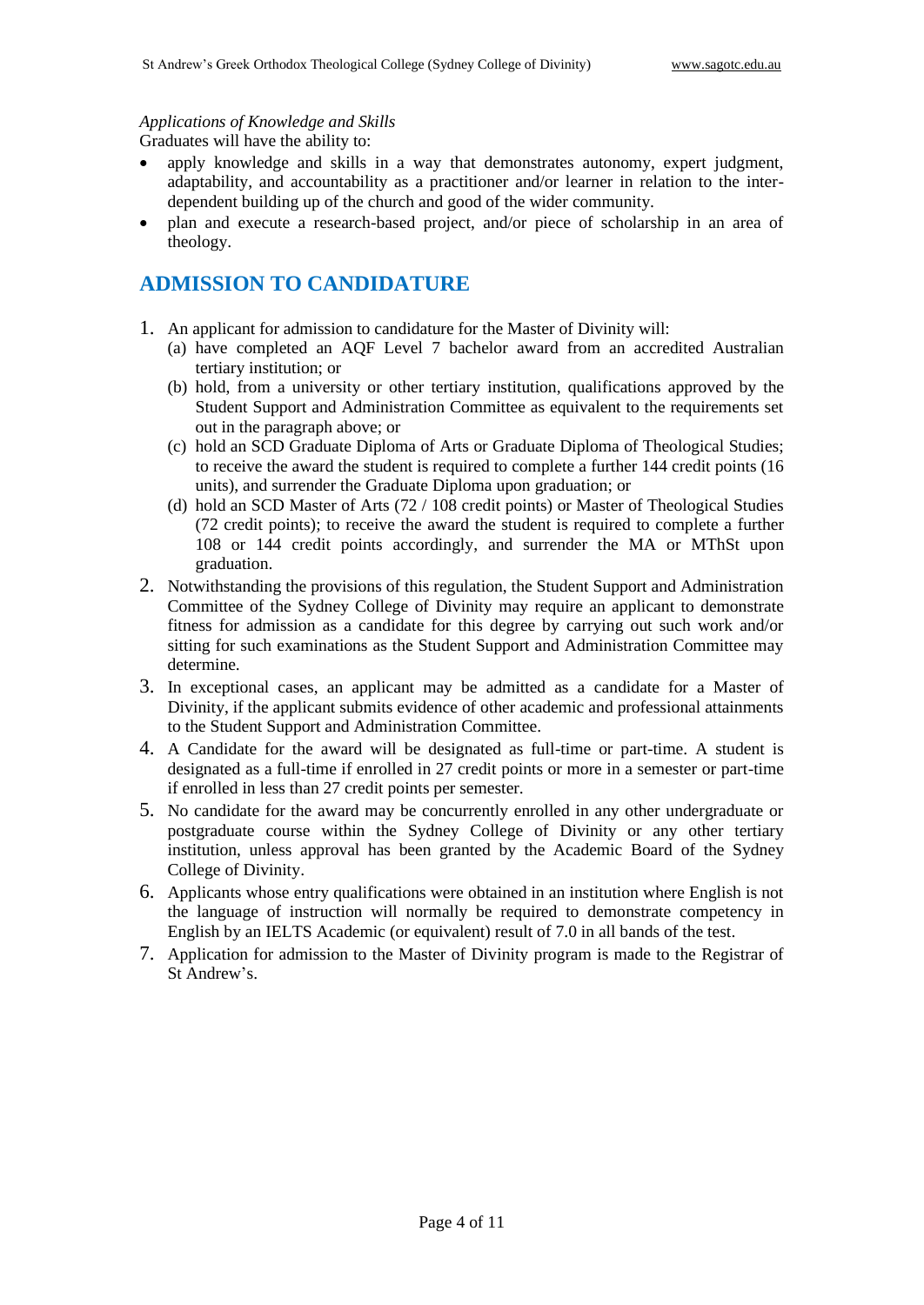## **COURSE STRUCTURE**

- 1. Every program for the award will consist of no fewer than 216 credit points.
- 2. Every program will include either two specialisations and one sub-specialisation, or one specialisation and two sub-specialisations.
	- (a) a specialisation in a requires 54 credit points from units assigned to the specialisation, with a minimum of 18 credit points from 9200 series units,
	- (b) a specialisation in a sub-discipline requires 54 credit points from the subdiscipline, with a minimum of 18 credit points from 9200 series units.
	- (c) a specialisation in a discipline requires 54 credit points from the discipline, with at least 27 credit points in one sub-discipline, with a minimum of 18 credit points from 9200 series units.
	- (d) a sub-specialisation in a discipline or subdiscipline requires 36 credit points from the units assigned to the discipline or subdiscipline, including no more than 18 credit points from 8100 series units or up to 36 credit points from 9200 series units.
	- (e) units coded 'A' are not counted towards a specialisation in any discipline or subdiscipline.
- 3. Overview of Specialisations:

| <b>Discipline</b>                           | <b>Sub-Disciplines</b>                                                            | <b>Specialisations/</b><br><b>Sub-specialisations</b>                          |
|---------------------------------------------|-----------------------------------------------------------------------------------|--------------------------------------------------------------------------------|
| <b>Biblical Studies</b>                     | Biblical Studies ('B')                                                            | <b>Biblical Studies</b>                                                        |
| Theology                                    | Systematic Theology ('T')<br>Christian Ethics ('E')<br>Worship and Liturgy $(L')$ | Theology (discipline)<br><b>Systematic Theology</b><br>Worship & Liturgy       |
| Humanities in<br>the Christian<br>Tradition | Church History ('H')                                                              | Humanities in the Christian Tradition<br>(discipline)<br><b>Church History</b> |
| Christian Life<br>and Ministry              | Christian Spirituality ('S')<br>Pastoral Theology ('P')                           | Christian Life & Ministry (discipline)<br>Pastoral Theology                    |

- 4. All course units will be taken from 8100 and 9200 series units.
- 5. Every program will include:
	- (a) a minimum of 72 credit points in 9200 series units
	- (b) not more than 72 credit points from Philosophy
	- (c) at least a sub-specialisation from Biblical Studies (units coded 'B')
	- (d) students completing a specialisation in Biblical Studies must also complete at least 18 credit pts (2 units) in Biblical languages (units coded 'A') which are in addition to the 54 credit pts (6 units) required for the specialisation
	- (e) at least a sub-specialisation from Systematic Theology (units coded 'T')
	- (f) at least one unit in Church History (units coded 'H')
	- (g) at least a total of 36 credit points from the following sub-disciplines: Christian Ethics ('E'), Christian Spirituality ('S'), Worship and Liturgy ('L'), Pastoral Theology ('P')
	- (h) not more than 108 credit points in Pastoral Theology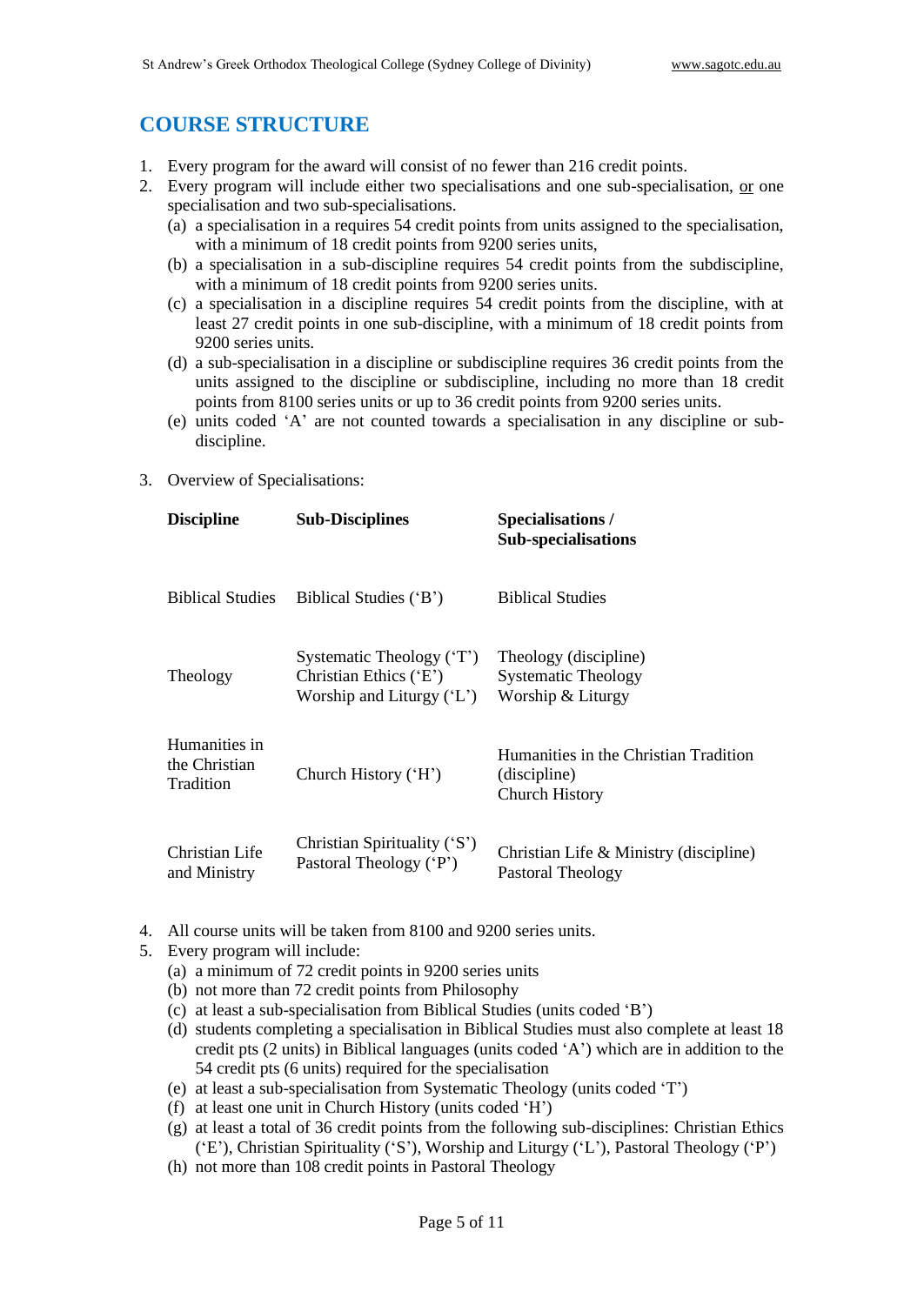- (i) at least one 9200 series Generic Research unit
- (j) a candidate may take up to a maximum of 36 credit points in units listed as Generic (Research) units in the Schedule of Units of Study with a maximum of 18 credit points in Independent Guided Study units, 18 credit points in Research Project units, and 18 credit points as a Research Essay.

### **INTERNAL REQUIREMENTS**

- 1. Concurrent enrolment in Modern Greek language lessons is a requirement unless evidence of competency or prior tertiary study in this field warrant exemption. Any request for exemption is subject to the approval of the Faculty Board.
- 2. Concurrent enrolment in Byzantine chanting lessons is required unless evidence of competency or prior tertiary study in this field warrant exemption. Any request for exemption is subject to the approval of the Faculty Board.
- 3. Field education as prescribed.
- 4. Participation in daily chapel services, other liturgical services and any occasional events as instructed.
- 5. Assignment to a parish for Sunday morning services as instructed.
- 6. Participation in a student retreat and other group excursions and pilgrimages as instructed.
- 7. Participation in seminars, workshops and conferences, public lectures, bible study, and designated 'College Events' as instructed.
- 8. Part-time students, or students who have been admitted into the Master of Divinity with advance standing from a Graduate Diploma and/or a Master of Arts and/or a Master of Theological Studies, are required to fulfil the aforementioned internal requirements according to a tailored schedule in order to complete their candidature requirements.

## **MODERN GREEK LANGUAGE LESSONS**

- 1. Modern Greek language lessons prepare students to undertake the relevant examinations for the *Certificate of Attainment in Greek* (Πιστοποίηση Ελληνομάθειας) of the Greek Ministry of Education [\(www.greek-language.gr/certification/index.html\)](http://www.greek-language.gr/certification/index.html).
- 2. The *Certificate of Attainment in Greek* is an officially recognised certificate that confirms the knowledge of Greek as a second language and it is aligned with the Common European Framework of Reference for Teaching Foreign Languages.
- 3. The Centre for the Greek Language (ΚΕΝΤΡΟ ΕΛΛΗΝΙΚΗΣ ΓΛΩΣΣΑΣ) is the official institution authorised by the Greek Ministry of Education to conduct the examinations for the Certification of Attainment in Greek.
- 4. Examinations in Australia are organised and scheduled under the auspices of the local Consulate Offices for Greece.
- 5. Lessons at St Andrew's are scheduled in accordance with the academic calendar and semester-based timetables.
- 6. Students will be enrolled in language classes for a particular Proficiency Level (A1, A2, B1 or B2), at the determination of the relevant Lecturer, on the understanding that such classes are intended to prepare them to undertake the relevant examinations for the *Certificate of Attainment in Greek*.
- 7. Students will be asked to demonstrate, or to provide evidence, that they satisfy any prerequisite knowledge that might be required of the Proficiency Level being considered for enrolment.
- 8. Students are required to purchase the relevant textbook as advised by St Andrew's.
- 9. Students are required to pay the relevant exam fee (approx. 65-73 euros) and to register for the relevant exam as advised by the local Consulate Office and/or St Andrew's.
- 10. Students may only enrol in a class for the purpose of face-to-face participation (synchronous learning) via weekly lectures on campus and/or Zoom as per the timetable schedule.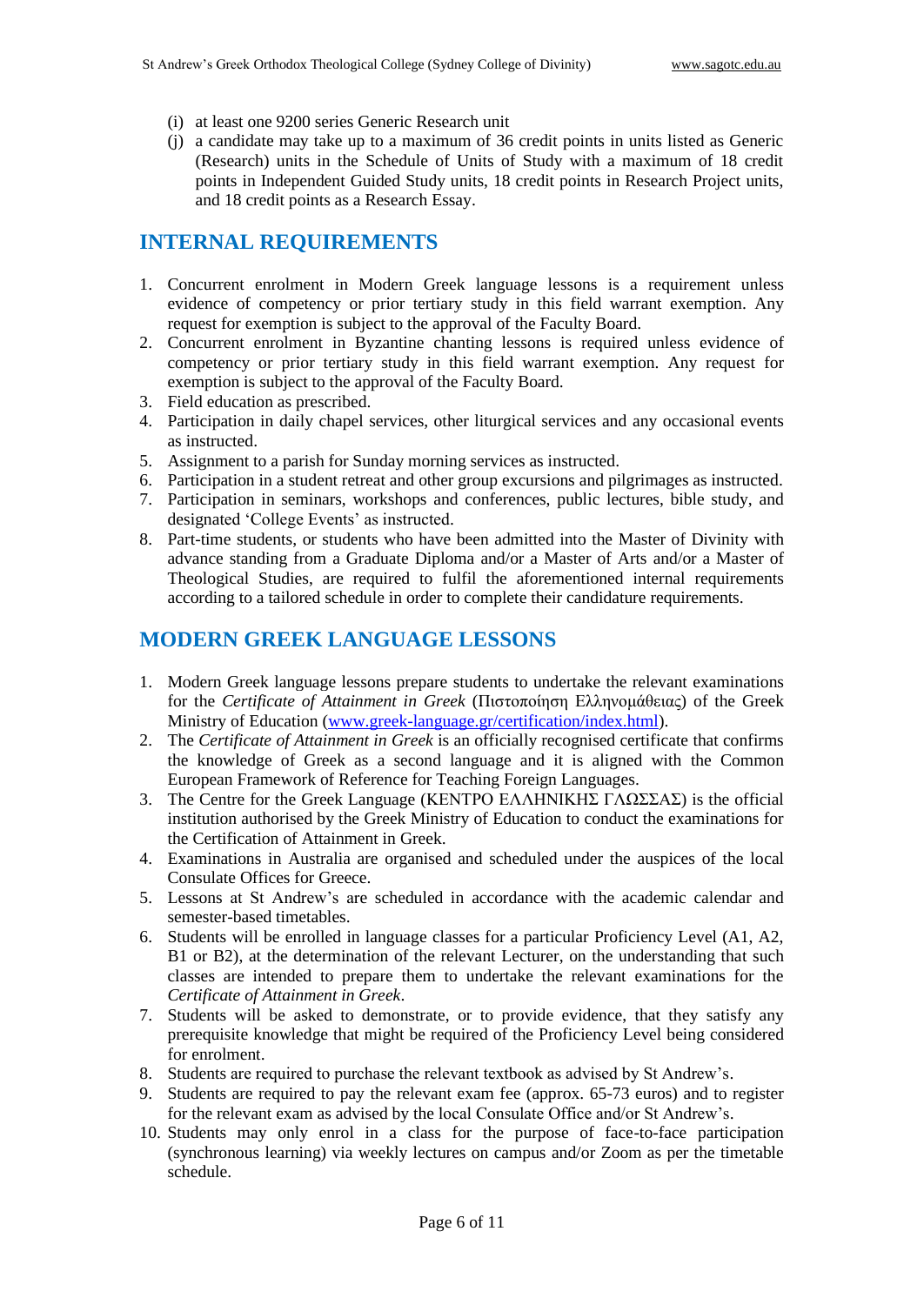11. Students will be required to complete homework as assigned.

### **LEAVE OF ABSENCE**

- 1. The Student Support and Administration Committee of the Sydney College of Divinity, at the recommendation of St Andrew's, may grant leave of absence from the Master of Divinity. The period of leave shall not be counted as part of the period of candidature for the MDiv.
- 2. The period of leave shall normally be one semester after which a candidate may apply for a further period of one semester or else be required to complete their candidature.

### **CREDIT FOR PREVIOUS OR CONCURRENT STUDY**

- 1. Credit may be granted in units for comparable work completed or concurrently being undertaken at an approved level at any recognised tertiary institution, to a maximum of 144 credit points. Applications for credit must include an authorised transcript of the studies undertaken and the official description of units completed at the other institutions.
- 2. Credit is determined by the Student Administration Committee of the SCD and is subject to its final approval.
- 3. Receipt of credit for previous or concurrent study does not normally exempt a student from completing the compulsory requirements of St Andrew's unless such exemption is approved by the Faculty Board.

### **EXTERNAL STUDIES**

The requirements of specific units in majors and sub-majors may also be fulfilled if a student undertakes an equivalent unit at another member institution of the SCD or at a university or recognised tertiary institution via cross-institutional study after consultation with the Registrar and subject to Faculty Board approval.

### **EXIT POINTS**

Students enrolled in the Master of Divinity may exit with one of the following awards provided they have met the requirements of these awards:

- Graduate Diploma of Arts
- Graduate Diploma of Theological Studies
- Master of Arts
- **Master of Theological Studies**

#### **DELIVERY OF UNITS**

Units are offered by weekly lectures on campus in Redfern during each semester. Please consult the [Timetable](http://www.sagotc.edu.au/studies/timetables) page on the website.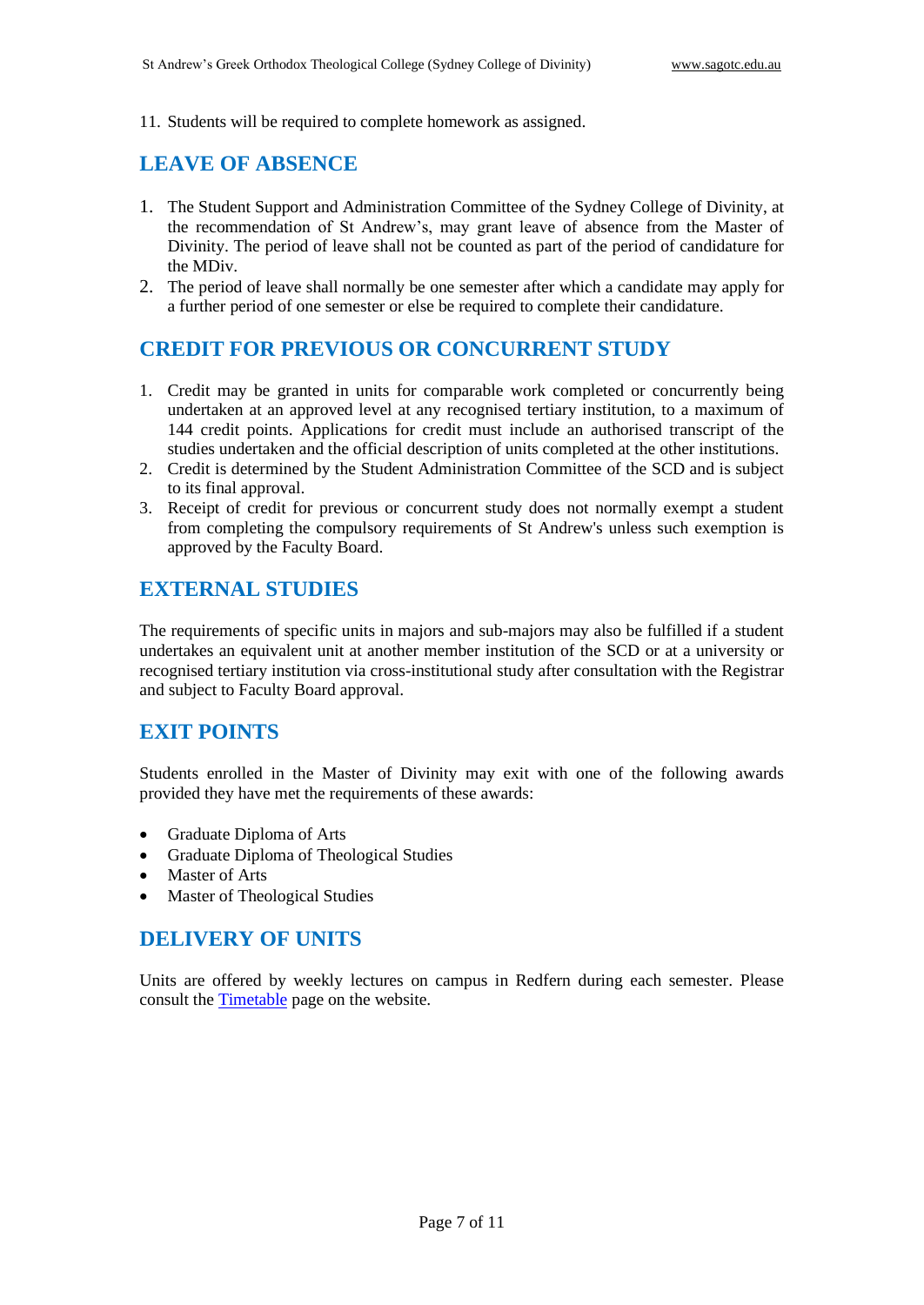#### **ASSIGNABLE UNITS FOR THE MDIV DEGREE**

#### *Compulsory Units*

A8122A New Testament Greek I A8123A New Testament Greek II B8110A Introduction to the Old Testament B8150A Introduction to the New Testament B9231A Interpreting the Prophets of Israel B9253A Interpreting the Four Gospels H8110A Early Church History H8132A Byzantium: Empire of New Rome H8133A Byzantium: Resplendence and Twilight H8134A The Orthodox Church: Yesterday and Today L8101A Introduction to Christian Worship L8195A Studies in Liturgical Rites T8101A Introducing Theology T8128A Ecclesiology T8171A Church Fathers: An Introduction T9213A Theology of the Trinity T9270A Byzantine Patristic Theology 4th – 9th Century T9271A Byzantine Patristic Theology 9th – 15th Century

One (1) year-long unit of study, example: P8165A Clinical Pastoral Education 1 (18 credit points) or X9294A Major Independent Guided Study (18 credit points) or X9297A Major Research Project (18 credit points) or X9298A Minor Research Essay (18 credit points) †

*Elective Units*

B9226A Interpreting the Psalms B9260A Pauline Literature and Theology E8100A Principles of Christian Ethics H9233A Byzantine Art and Architecture H9234A Byzantine Hagiography L9220A Eastern Christian Hymnography P8101A Introduction to Pastoral and Practical Theology P8165A Clinical Pastoral Education 1 (18 credit points) P8166A Clinical Pastoral Education 2 (18 credit points) P9206A Ministry in Complex Situations X8190A Research Methodology X9293A Minor Independent Guided Study X9294A Major Independent Guided Study (18 credit points) X9296A Minor Research Project X9297A Major Research Project (18 credit points) X9298A Minor Research Essay (18 credit points)

See 'Sample Program' below.

<sup>†</sup> Required for progression into a higher research degree following the MDiv. The minor research essay is assessed by two examiners other than the student's supervisor, at least one of whom is external to St Andrew's.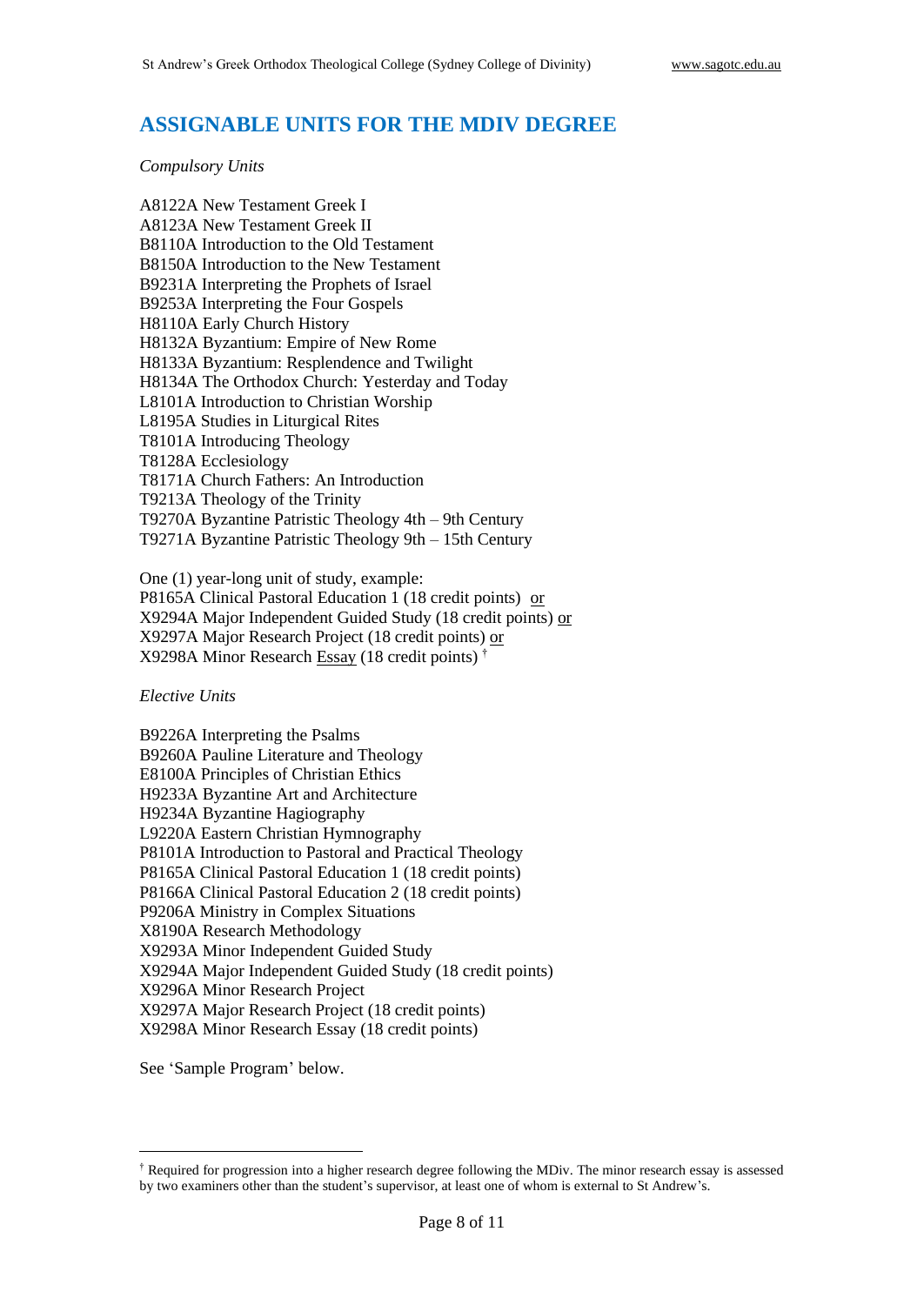### **TUITION FEES AND SCHOLARSHIPS**

St Andrew's is committed to admitting the most able and dedicated students to its courses, regardless of their financial means or background. Most students are eligible for financial support as outlined below.

Tuition Fees are invoiced each semester as follows:

\$1,440 per unit (9 credit points) (up to 4 units, 36 credit points, per semester)

FEE-HELP is available (eligibility criteria apply). Visit [www.studyassist.gov.au.](http://www.studyassist.gov.au/)

Scholarship assistance with regards to tuition fees is available to persons enrolled in a course through St Andrew's and who meet the following descriptions:

*Scholarship Category Scholarship* 

#### **A. Full Time Student Scholarship**

The applicant will be (i) an Australian citizen; (ii) endorsed by their local bishop and parish priest; (iii) undertaking the internal requirements stipulated above (unless exempt); and (iv) enrolled in 27-36 credit points during the semester.

#### **B. Orthodox Christian Clergymen**

The applicant will be (i) a clergyman serving within the jurisdictions of local hierarchs who belong to the Episcopal Assembly of Canonical Orthodox Bishops of Oceania; (ii) endorsed by their local bishop; (iii) undertaking the internal requirements stipulated above (unless exempt); and (iv) enrolled for 18 credit points during the semester.

#### **C. Clergy Family Scholarship**

The applicant will be (i) the wife or child of a clergyman noted above in [B]; (ii) endorsed by their local bishop; (iii) undertaking the internal requirements stipulated above (unless exempt); and (iv) enrolled for 18 credit points during the semester.

#### **D. Greek Orthodox Archdiocese Scholarship**

The applicant will be (i) an Australian citizen; (ii) an employee of a school, health care facility, or other organisation operating under the auspices of the Greek Orthodox Archdiocese of Australia; (iii) undertaking the internal requirements stipulated above (unless exempt); and (iv) enrolled for 18 credit points during the semester.

#### **E. Church Volunteer Scholarship**

The applicant will (i) be a volunteer in a parish within the jurisdictions of local hierarchs who belong to the Episcopal Assembly of Canonical Orthodox Bishops of Oceania (e.g., Parish Committee, Ladies Auxiliary, Chaplaincy Volunteers, Chanters, Scripture Teachers, Sunday School Teachers); (ii) present a reference letter from their parish priest describing their volunteer role; and (iii) be enrolled for 18 credit points during the semester.

A student's scholarship eligibility is reviewed each semester. Scholarship provisions are subject to change from year to year. *Coverage*

50%

50%

50%

33%

33%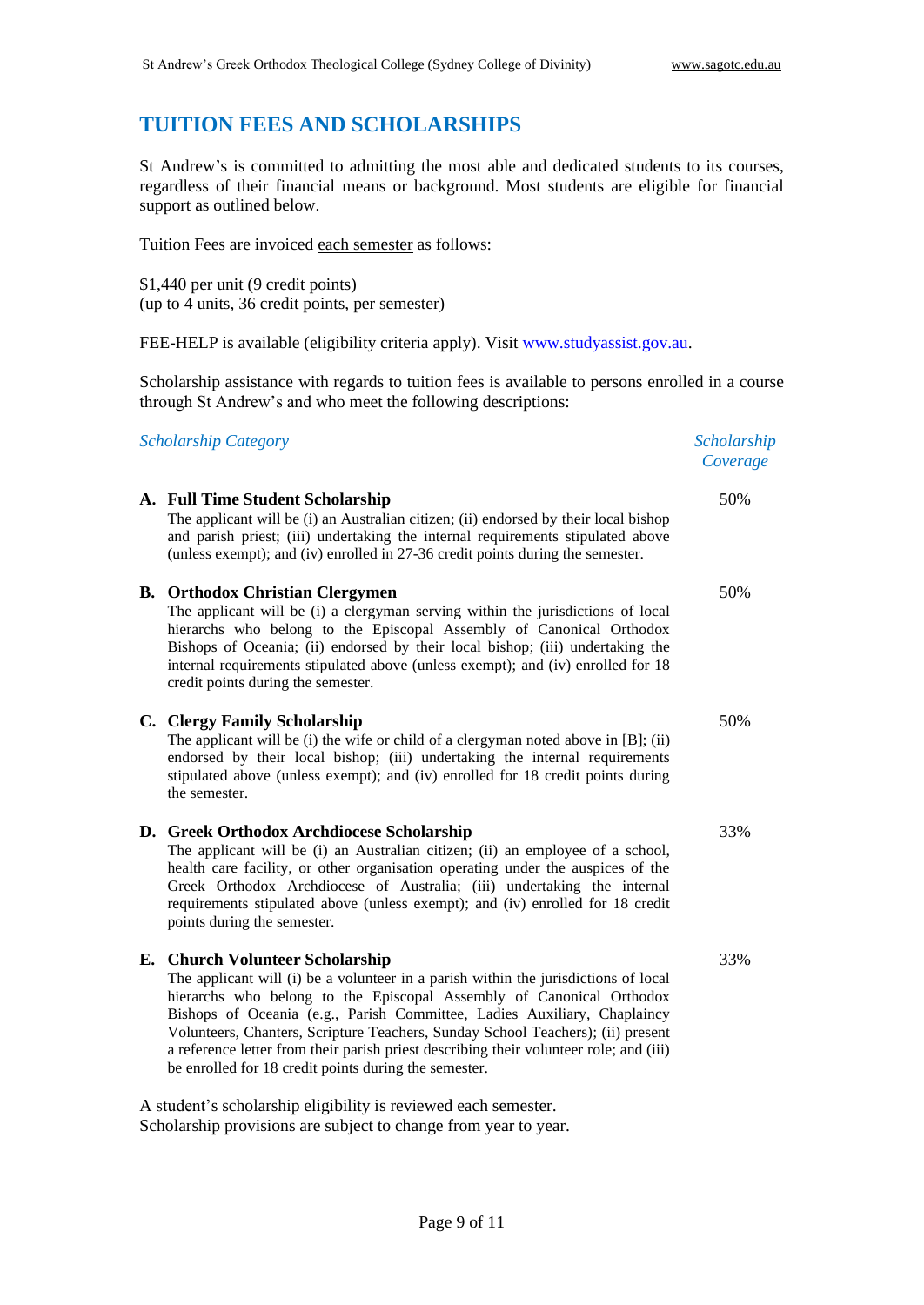# **SAMPLE PROGRAM (FULL TIME STUDENT)**

# **FOUR YEARS**

| Year 1 Semester 1                                                                                                                                                                                                                                              | Year 1 Semester 2                                                                                                                                                                                                                                                                                                       |
|----------------------------------------------------------------------------------------------------------------------------------------------------------------------------------------------------------------------------------------------------------------|-------------------------------------------------------------------------------------------------------------------------------------------------------------------------------------------------------------------------------------------------------------------------------------------------------------------------|
| B8110 Introduction to the Old Testament<br>$\bullet$<br>H8101 Early Church History<br>T8101 Introducing Theology<br>$\bullet$<br>Modern Greek [A1]<br><b>Byzantine Music</b><br><b>Formation Seminars &amp; Activities</b><br><b>Learning Support Seminars</b> | B8150 Introduction to the New Testament<br>$\bullet$<br>H8132 Byzantium: Empire of New Rome<br>$\bullet$<br>T8171 Church Fathers: An Introduction<br>$\bullet$<br>Modern Greek [A1] / (October) Exam for A1<br><b>Byzantine Music</b><br><b>Formation Seminars &amp; Activities</b><br><b>Learning Support Seminars</b> |
| Year 2 Semester 1                                                                                                                                                                                                                                              | Year 2 Semester 2                                                                                                                                                                                                                                                                                                       |
| A8122 New Testament Greek I<br>L8101 Introduction to Christian Worship<br>Elective Unit (9 credit points)<br>Modern Greek [A2]<br>Intro Clinical Pastoral Education (40 hrs)<br><b>Byzantine Music</b><br><b>Formation Seminars &amp; Activities</b>           | A8123 New Testament Greek II<br>$\bullet$<br>B9231 Interpreting the Prophets of Israel<br>$\bullet$<br>Elective Unit (9 credit points)<br>$\bullet$<br>Modern Greek [A2] / (October) Exam for A2<br><b>Pastoral Visitations</b><br><b>Byzantine Music</b><br><b>Formation Seminars &amp; Activities</b>                 |